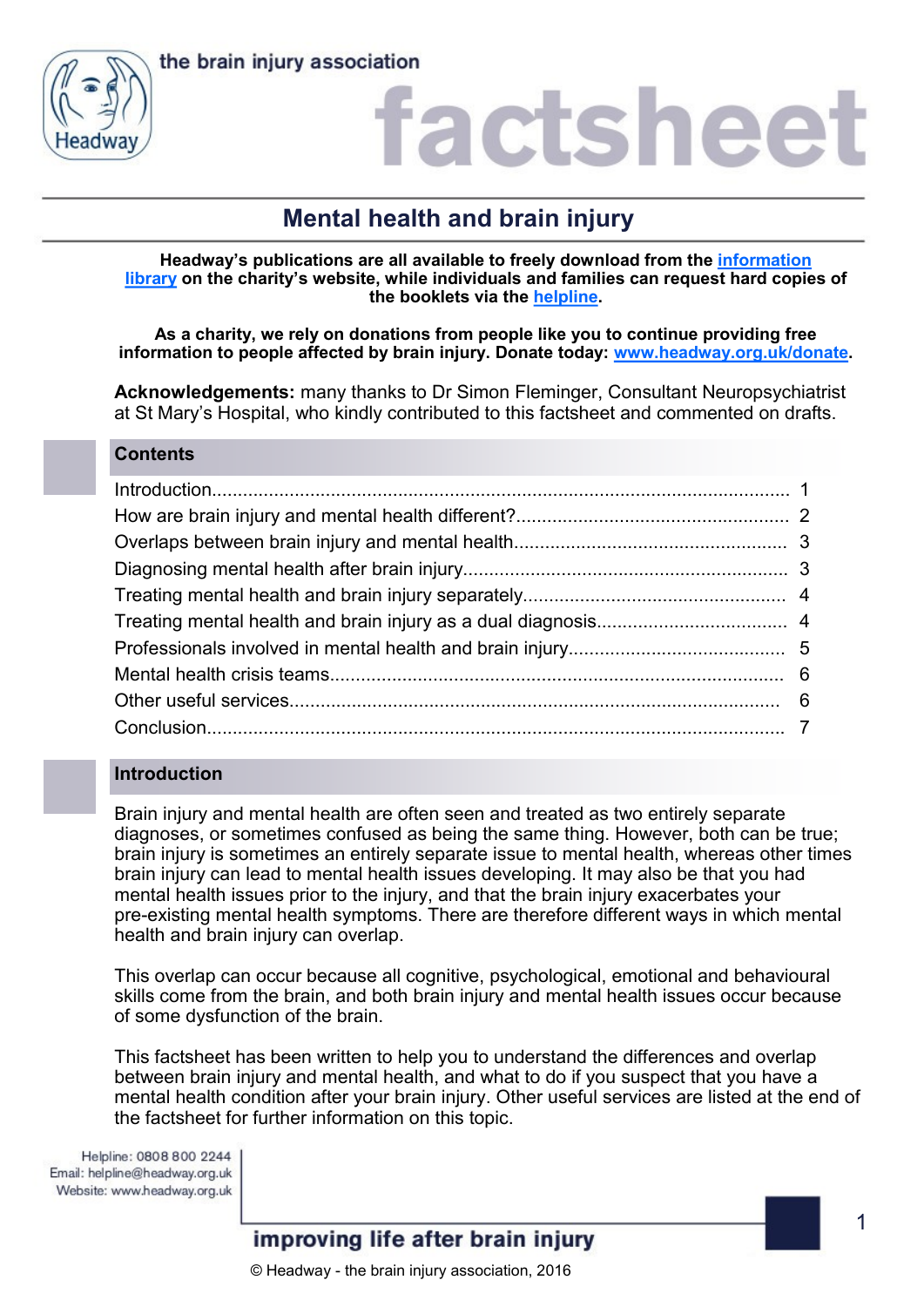

# factshee<sup>®</sup>

### **How are brain injury and mental health different?**

Brain injury can result in a vast array of [psychological effects.](https://www.headway.org.uk/media/3999/psychological-effects-of-brain-injury-e-booklet.pdf) Common issues include depression, anxiety, anger, cognitive (thinking) issues and problems with regulating behaviour. These issues can either develop because of damage to the areas of the brain that are responsible for managing emotions, or as a result of struggling to do the things that you once did. Psychological changes are therefore a very common effect of brain injury, and they can sometimes improve over time.

Mental health is a broad term used to describe a wide range of psychological conditions, such as schizophrenia, clinical depression and anxiety disorder. Each condition has characteristic psychological, emotional and behavioural effects and is serious enough to have an impact on everyday functioning. In extreme cases, a person with a mental health condition may have psychosis, in which they experience things that do not actually exist, such as hallucinations and delusions.

For instance, schizophrenia is a condition that has distinct symptoms such as hallucinations, and these symptoms can have a major impact on day-to-day functioning. Another widely known mental health condition is bipolar disorder, in which people have rapid fluctuations of high and low moods that are not necessarily triggered by external events.

It may be that you experience the kind of symptoms that people with a mental health condition experience. However, to be diagnosed with a mental health condition, a person needs to demonstrate some degree of each of the characteristic traits of a specific condition, as defined by manuals such as the Diagnostic and Statistical Manual of Mental Health Disorders (the DSM-5). For example, although you may show psychological traits of emotional lability (rapidly changing or exaggerated emotions), you will not be diagnosed as having bipolar disorder unless you display other traits required for the diagnosis.

Another example is that you may demonstrate behaviour that seems to be obsessive, but this does not mean that you should be diagnosed with obsessive-compulsive disorder (OCD) unless you display the other required traits of OCD, such as engaging in the behaviour on most days for at least two weeks.

An appropriate professional, such as a clinical psychologist, neuropsychologist or neuropsychiatrist will be able to decide whether or not the behaviour that you display can be understood as being a direct consequence of the brain injury, or in fact warrants a diagnosis of a mental health condition. For more information on this, see section 'Professionals involved in mental health and brain injury' on page 5.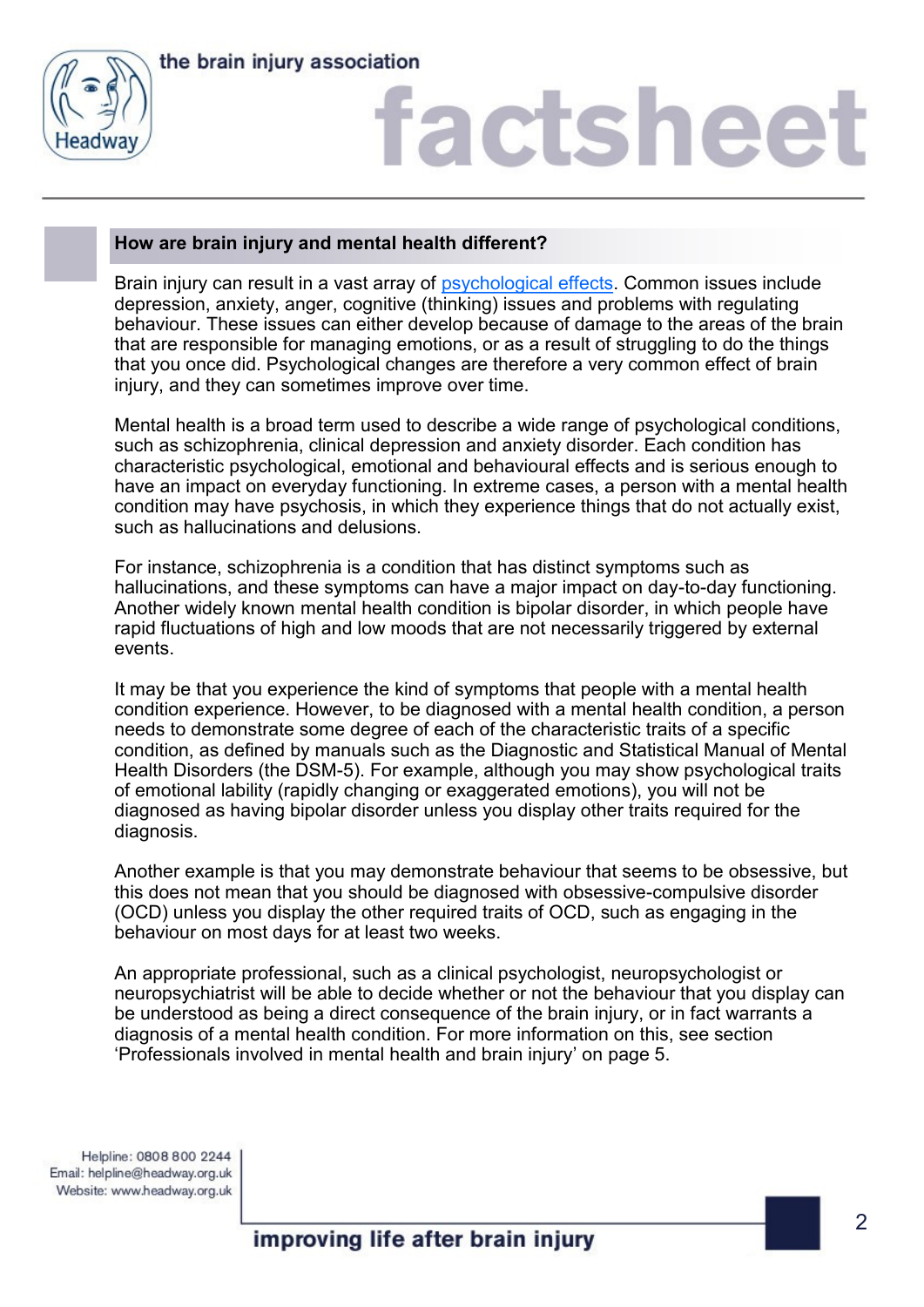

# factsheet

### **Overlaps between brain injury and mental health**

Sometimes brain injury can result in the development of a mental health condition. Research indicates that people who have experienced a brain injury are more likely to develop a mental health condition than the general population, particularly the conditions of schizophrenia, bipolar disorder and clinical depression. The exact reason for this is unclear, although some suggested causes are damage to the brain itself, changes in neurotransmitters (chemicals) in the brain and the psychological trauma of brain injury.

If you are diagnosed as having a mental health condition after your brain injury, this is called a 'dual diagnosis'. A dual diagnosis can sometimes result in one condition having an impact on the other. For instance, someone diagnosed with clinical depression may not want to engage with rehabilitation following brain injury because they do not feel motivated to do so. Similarly, someone with schizophrenia may not trust his or her team of rehabilitation therapists if they have delusions of persecution (a fixed belief that people are intending to harm and persecute someone in the absence of evidence). In addition, a brain injury can exacerbate pre-existing mental health issues; for example, someone diagnosed with bipolar disorder before their brain injury, finds that their mood fluctuations take place more rapidly after their brain injury.

### **Diagnosing mental health after brain injury**

A brain injury can sometimes be apparent if an external injury has occurred (such as an open head wound from a road traffic accident) or if a scan shows an abnormality (such as a tumour). However, often there are no obvious signs of a brain injury and it remains a 'hidden' disability. Similarly, there are often no visible signs of mental health conditions, and they are often also 'hidden'. They can also be particularly difficult to distinguish from the already changed behaviour that can be typical of brain injury.

Families, friends and carers can help by keeping a close eye on your behaviour and monitoring whether it markedly differs over time or if moods become extreme. Again, remember that this can be normal after brain injury, so it can help to familiarise yourself and educate family and friends with information on the common effects of brain injury. Headway has a large range of booklets and factsheets on the effects of brain injury that can be downloaded for free from the our website at [www.headway.org.uk/information](http://www.headway.org.uk/information-library)[library.](http://www.headway.org.uk/information-library)

If you, or your family or friends suspect a mental health condition, speak with your GP. It may help to take this factsheet with you to explain your concerns. GPs can provide referrals to appropriate professionals if further assessments or services are required. They may also prescribe medication to help with issues such as depression, or make referrals to talking therapies.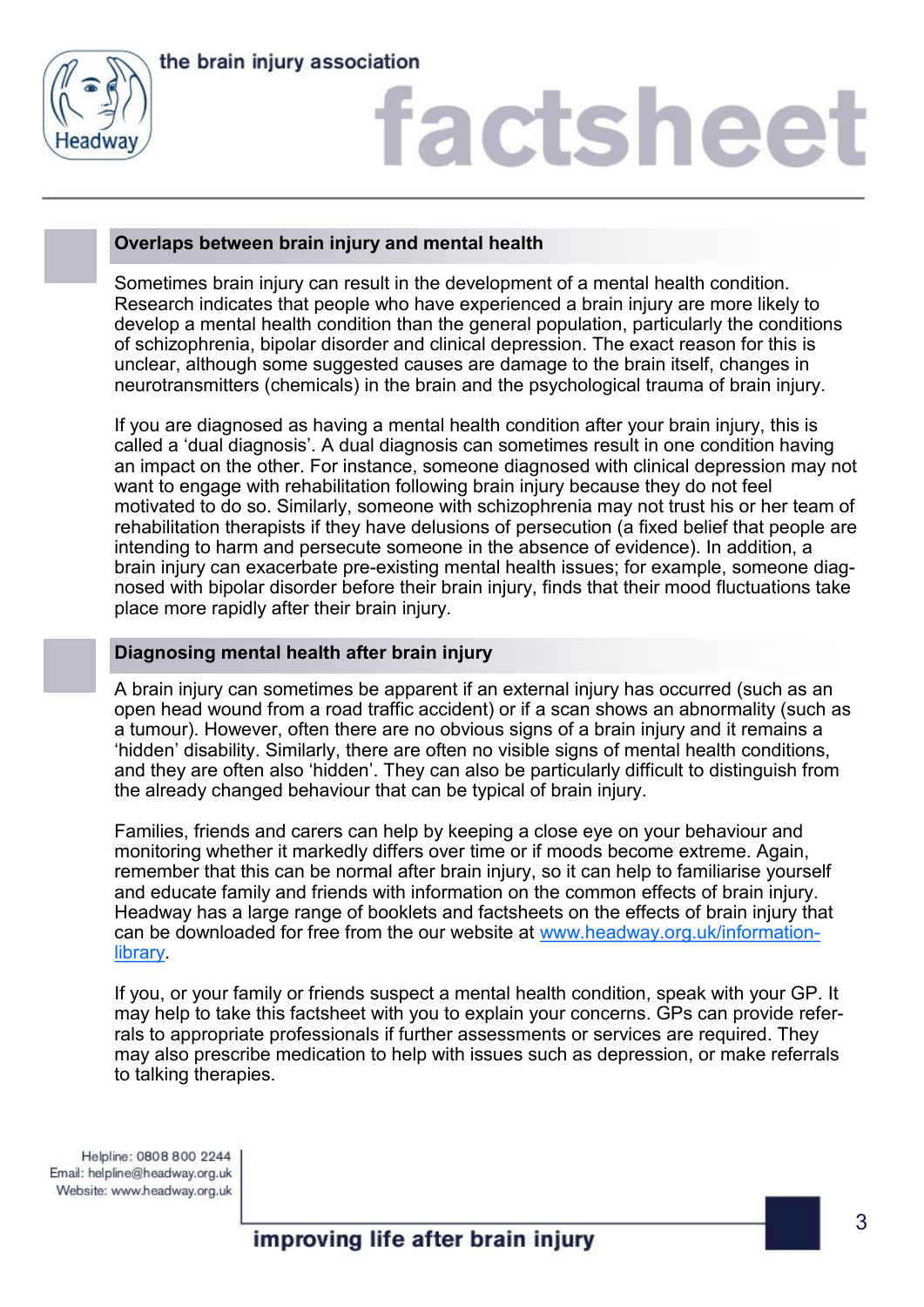

### factsheet

### **Treating mental health and brain injury separately**

As mentioned above, changes in emotion, psychological states, behaviour and cognition are all very common issues following brain injury and do not necessarily indicate a mental health condition, so it is important to ensure that you are receiving support from services that are appropriate for you. Therefore if you have not been diagnosed as having a mental health condition, you should not be referred to mental health services, but to services that are specifically for brain injury.

As the effects of brain injury are often not visible, especially the 'hidden' effects such as emotional changes, it may be difficult to explain to people, even medical professionals, that the effects are the result of a brain injury and not commonly known mental health issues. You can show this factsheet to anyone if you feel that it helps to clarify the difference between mental health and brain injury, and the importance of being treated appropriately.

### **Treating mental health and brain injury as a dual diagnosis**

It may be the case that there is a dual diagnosis and that you require support from both mental health and brain injury services. If this is the case then you will likely need to find separate services for both, as they are rarely treated together. You may also find that mental health services will not support you because of a diagnosis of brain injury, or vice versa.

If you are experiencing issues with getting appropriate support from both services, you may wish to seek help from an advocate. The Headway helpline can help with finding details of local advocacy services, or you can contact your local Headway group or branch for support, the contact details of which can be found at the end of this factsheet.

Different types of treatment are offered for different mental health conditions, and different things will work for different people. Advice on, and referrals for treatment should always be given by appropriately trained medical professionals, and treatment should always be offered on a case-by-case basis.

Below are some of the common forms of treatment that are offered for mental health and brain injury dual diagnoses. This list is not exhaustive and does not include every form of treatment available.

- **Medication** there are lots of medications available to manage the symptoms of various mental health conditions and prescriptions will depend on what is most suitable for the individual. Sometimes only a short course of medication is needed to get through a short period of difficulty, whereas other times medication may be required on an ongoing basis.
- **Talking therapies** trained professionals can offer various forms of talking therapy. These allow for a person to talk openly, and through doing so explore their own

Helpline: 0808 800 2244 Email: helpline@headway.org.uk Website: www.headway.org.uk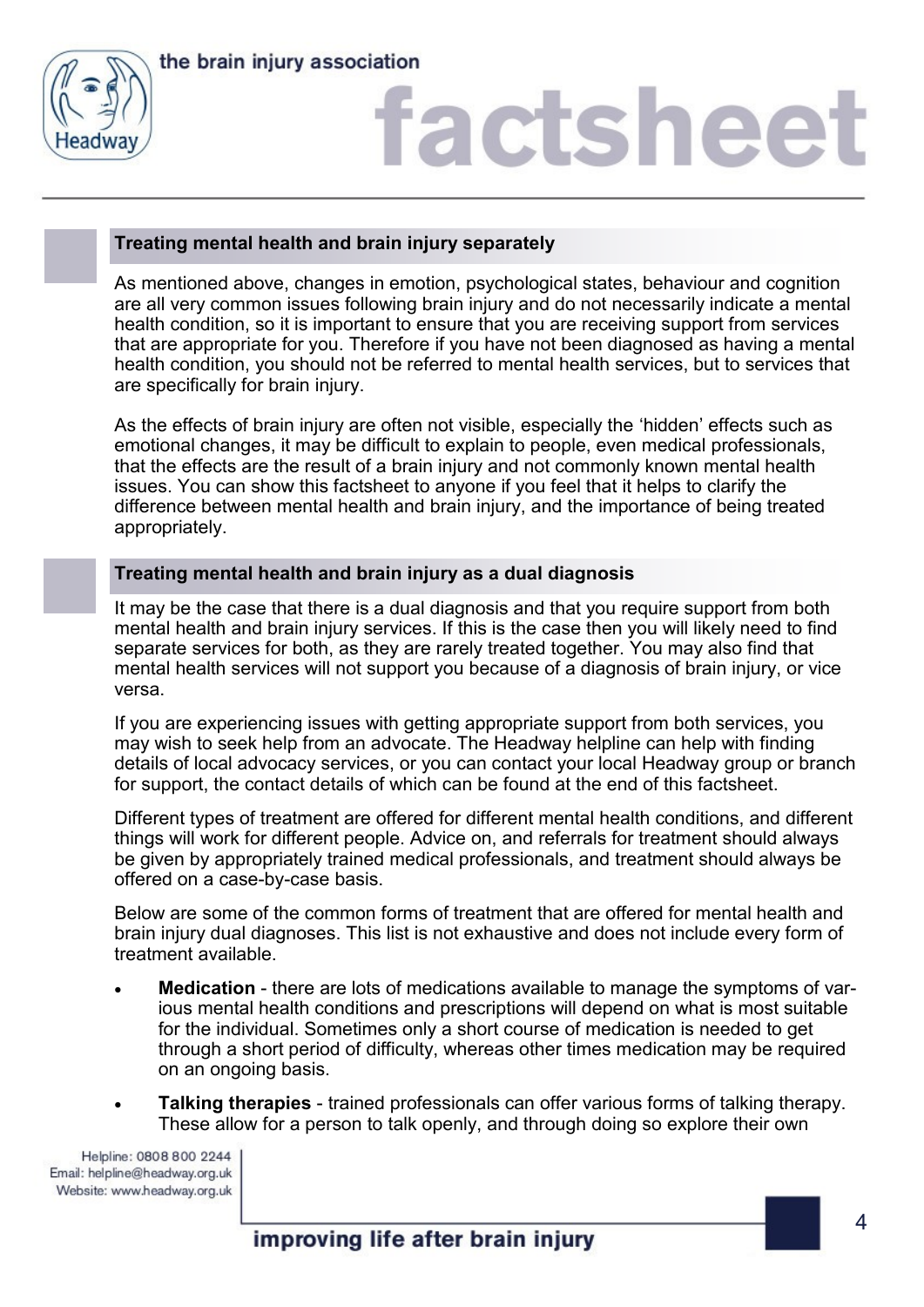

### factsheet

emotions and thought processes. The therapist can then further help the person with identifying ways in which to manage the thought processes and emotions. There are a range of talking therapies available, such as counselling or cognitive behavioural therapy. They are available either through the National Health Service (NHS) or privately, so you can either speak with your GP about referrals, or alternatively, make contact with the Headway helpline for advice on seeking private therapy.

• **Self-help websites** - there are a number of self-help websites that can offer information and guidance on managing psychological issues such as anxiety and depression. The website [www.getselfhelp.co.uk](http://www.getselfhelp.co.uk) offers a list of self-help websites for various psychological issues.

### **Professionals involved in mental health and brain injury**

There are a number of professionals and services that can offer support with brain injury and mental health. It can be helpful to know about the different types of professionals available and what each of them specialise in so that appropriate referrals can be made according to your support needs.

- **Clinical psychologists** are professionals trained in a broad range of mental health issues. They will likely have some understanding of brain injury.
- **Neuropsychologists** are professionals trained as clinical psychologists and then go on to specialise in the psychological, cognitive, emotional and behavioural effects of brain injury.
- **Neuropsychiatrists** are medically qualified doctors who have specialised to train in mental health (i.e. psychiatrist). They have a specific interest in how diseases of the nervous system, such as brain injury, can result in mental health issues. They will have particular expertise in dealing with dual diagnoses cases.
- **Mental health crisis teams** support people who might otherwise need to go to hospital. For more information, see section 'Mental health crisis teams' on page 6*.*
- **Improve Access to Psychological Therapies** is a national scheme run by the NHS which aims to make psychological therapies more accessible by enabling people to make self-referrals to mental health services in their area.
- Your local **Headway group or branch** can offer support. You can locate your nearest group or branch by visiting the Headway website on [www.headway.org.uk,](http://www.headway.org.uk) or by contacting the Headway helpline on 0808 800 2244.

Helpline: 0808 800 2244 Email: helpline@headway.org.uk Website: www.headway.org.uk

improving life after brain injury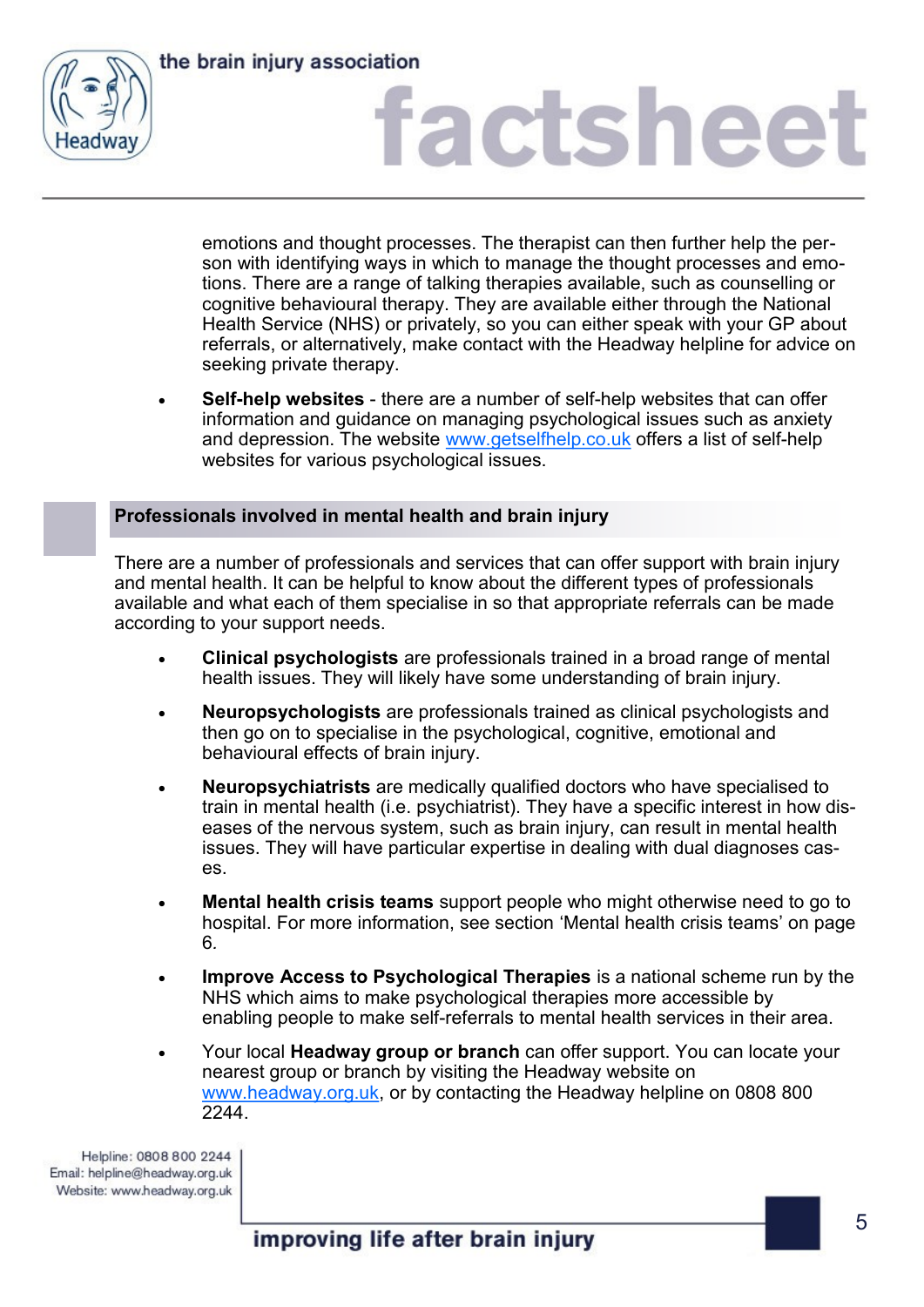



### factshee<sup>®</sup>

### **Mental health crisis teams**

These services exist for anyone with mental health issues who requires support in the community, or is experiencing a crisis such as suicidal or psychotic thoughts. The team is usually made up of a number of mental health professionals, such as psychiatrists, mental health nurses, social workers and support workers.

Mental health crisis teams are run through local NHS services, so contact details of your local mental health crisis team will depend on whereabouts in the country you are. The Headway helpline can assist with finding local details if you are unsure of whom to contact.

You will usually need to go through a GP to initially get a referral onto the crisis team. It can help to familiarise yourself with what support the local crisis team is able to offer; most teams have details available on their website. Again, the Headway helpline can help with finding this information if you are not able to use a computer.

Crisis teams are available 24 hours a day, seven days a week. Therefore, once referred, you should be able to get support from the team regardless of when you are experiencing a crisis. The crisis team can help by arranging home visits, offering medication and referring to other local services.

### **If you are experiencing a mental health crisis and you are not under the care of a mental health crisis team, call 999 or go to your nearest Accident and Emergency department.**

### **Other useful services**

- **Samaritans**  [www.samaritans.org](http://www.samaritans.org) 116 123
- **Rethink** [www.rethink.org](http://www.rethink.org) 0300 5000 927
- **Mind** [www.mind.org.uk](http://www.mind.org.uk) 0300 123 3393
- **Online help**  the NHS Choices website has a list of mental health services that can offer online support to people experiencing a range of mental health issues. For more information, visit [www.nhs.uk/conditions/online](http://www.nhs.uk/conditions/online-mental-health-services/pages/introduction.aspx)-mental-health[services/pages/introduction.aspx.](http://www.nhs.uk/conditions/online-mental-health-services/pages/introduction.aspx)